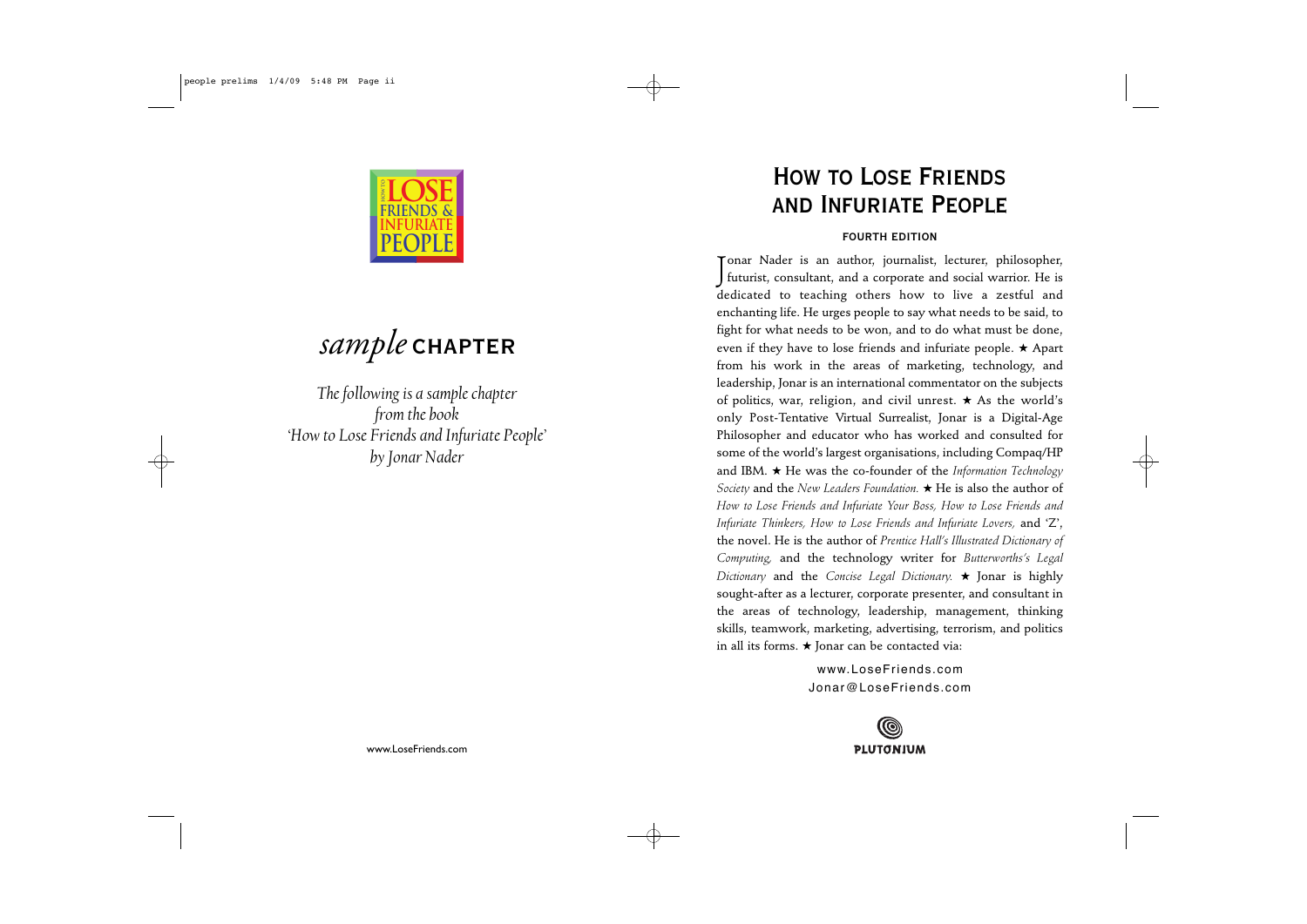# **CONTENTS**

# HATS OFF TO THE HEROES

*A sign of intelligence to choose what you like a sign of maturity to choose what is right, A sign of intelligence to choose what you like a sign of maturity to choose what is right,*

*A sign of character to voice what you like a sign of integrity to voice what is right, A sign of character to voice what you like a sign of integrity to voice what is right,*

*A sign of bravery to do what you like a sign of heroism to do what is right. A sign of bravery to do what you like a sign of heroism to do what is right.*

POEM WRITTEN BY THE AUTHOR AT AGE 16

★

This book is dedicated to the *heroes* Who know that *nothing* is ever final, That possibilities *are* endless, THAT LIFE IS *never* SIMPLE, That a rolling stone *can* gather moss, AND THAT THOSE WHO CRY *last*, THAT <sup>A</sup> WATCHED KETTLE *does* BOIL, CRY *the* MOST. AND THAT THOSE WHO CRY *last*, CRY *the* MOST.

| $\bullet$ | <b>FOREWORD</b>                  | $\cdots$<br>vii |
|-----------|----------------------------------|-----------------|
| $\bullet$ | <b>PREFACE TO FOURTH EDITION</b> | x               |
|           | • PREFACE                        | xii             |
| $\bullet$ | <b>SETTING THE SCENE</b>         |                 |

*In a nutshell, what this book is all about*

# *part* one

# Developing your skills

| 1            | WHAT CAN YOU SEE FROM THE BALCONY OF LIFE?<br>Time is running out                        | 13 |
|--------------|------------------------------------------------------------------------------------------|----|
| $\mathbf{2}$ | LIGHT AT THE END OF THE TUNNEL<br>Inspiration is not kind, but it can be good            | 27 |
| з            | THE SECRET DESTROYER<br>What's your poison?                                              | 33 |
| 4            | <b>BELIEVE IT OR NOT</b><br>Are you ready to sacrifice your life?                        | 41 |
| 5            | IF YOU DON'T CONTROL YOURSELF, SOMEONE ELSE WILL<br>The plight of the candle in the wind | 47 |
| 6            | ACHIEVING INTELLECTUAL SIMPATICO<br>Using logic and creativity to reach logictivity      | 59 |
| 7            | CAN YOU SPEAK ANOTHER COLOUR?<br>Use mono-thought to sharpen your brain-speak            | 67 |
| 8            | <b>ANOTHER DIRTY WORD</b><br>$Ambition$ – power without mercy                            | 85 |
| 9            | WHAT DO YOU WANT TO BE WHEN YOU BLOW UP?<br>Stupid questions abound                      | 97 |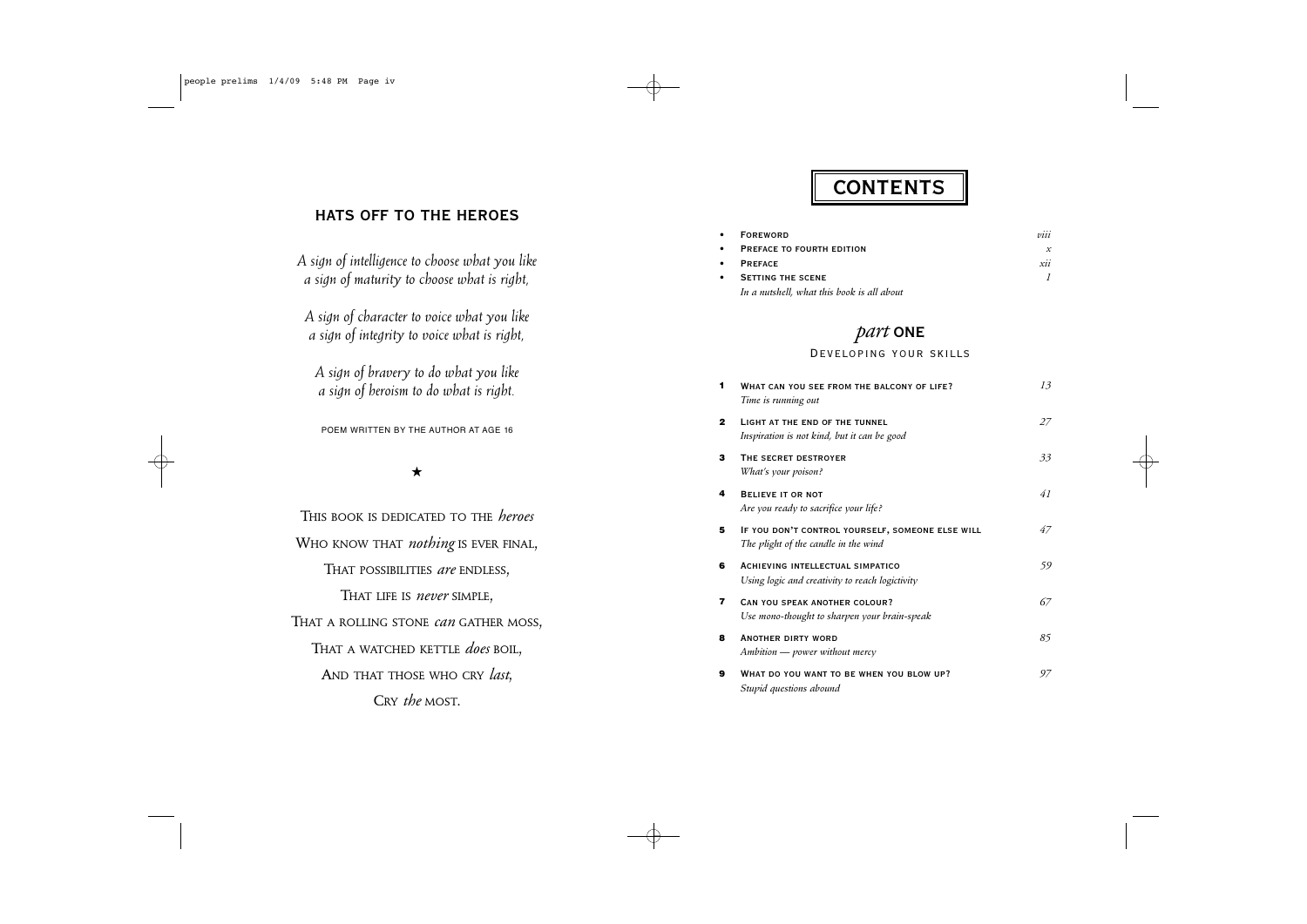# *part* two

# Working with others

| 10 | <b>LEADERSHIP</b>                                    | 117 |
|----|------------------------------------------------------|-----|
|    | The wrong question will lead to the wrong answer     |     |
| 11 | <b>FORGET ABOUT TEAMWORK</b>                         | 135 |
|    | Give me teams that work                              |     |
| 12 | IT'S NOT WHAT YOU GIVE, BUT WHAT YOU TAKE AWAY       | 149 |
|    | Power to the people                                  |     |
| 13 | COME DO THE NANOMATION WITH ME                       | 165 |
|    | How to swallow your market whole                     |     |
| 14 | CUT ACROSS THE DOTTED LINE                           | 179 |
|    | Matrix management is your ticket to hell             |     |
| 15 | <b>FLUID SHARES</b>                                  | 197 |
|    | How to cause a chain reaction                        |     |
| 16 | READY AIM NOW WHAT?                                  | 217 |
|    | How to hire; when to fire; and what to do in between |     |
| 17 | FOR WHOM THE BELL TOLLS                              | 243 |
|    | Nothing is trendy when it is popular                 |     |

# *part* three

# Surviving in the modern world

| 18 | <b>MANAGEMENT STYLES ARE OUT OF FASHION</b><br>Everything is different, but nothing has changed | 259 |
|----|-------------------------------------------------------------------------------------------------|-----|
| 19 | CUSTOMER SERVICE - MY FOOT!<br>Never mind the 'wow', just get rid of the 'arrrh'                | 275 |
| 20 | LIP-SERVICE<br>Service in non-profit and government organisations                               | 291 |
| 21 | YOU CAN ONLY LIE IF YOU KNOW THE TRUTH<br>Beware the statisticians                              | 301 |
| 22 | PROSPERITY IN THE MODERN WORLD<br>Luck has nothing to do with it                                | 315 |
| 23 | <b>CHARACTERISTICS OF THE MODERN WORLD</b><br>Apart from sudden death, nature is generally fair | 329 |
| 24 | <b>BRANDED FOR LIFE</b><br>It's the little things that count                                    | 351 |
| 25 | THE EIGHT WONDERS OF THE NETWORKED WORLD<br>Pre-empting future challenges                       | 369 |
| 26 | A KICK UP THE BOTTOM LINE<br>What's more important than the most important?                     | 383 |
| 27 | THE FINAL CUT<br>The bottom line about the cost-cutting frenzy                                  | 391 |
| 28 | <b>INFURIATING TERRORISTS</b><br>Why tolerant people must not tolerate intolerant people        | 405 |

# *sample* chapters

| <b>HOW TO LOSE FRIENDS AND INFURIATE YOUR BOSS</b> | 448 |
|----------------------------------------------------|-----|
| HOW TO LOSE FRIENDS AND INFURIATE LOVERS           | 454 |
| $Z$ – THE NOVEL                                    | 458 |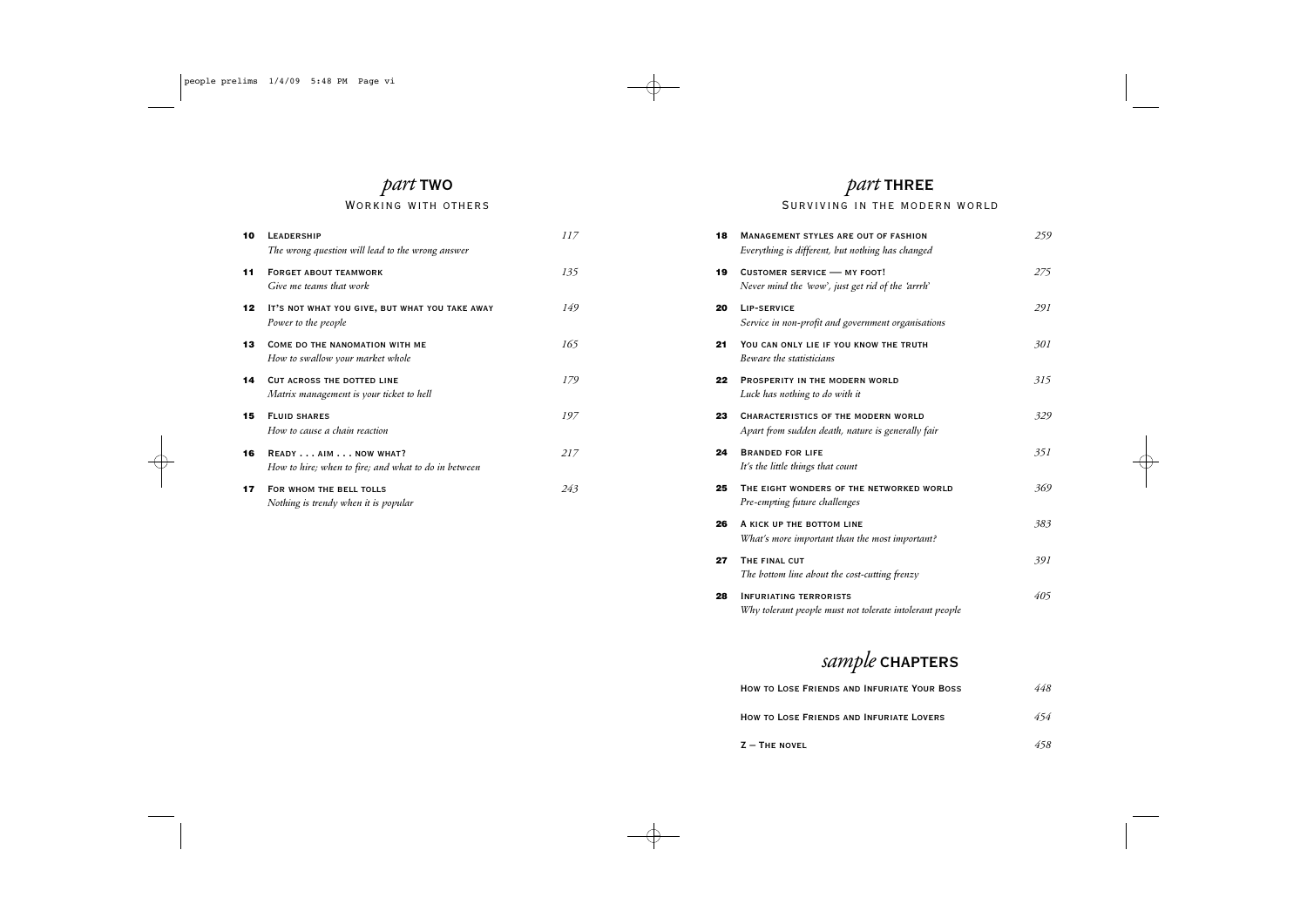# start here

# SETTING *the* SCENE

IN A NUTSHELL, WHAT THIS BOOK IS ALL ABOUT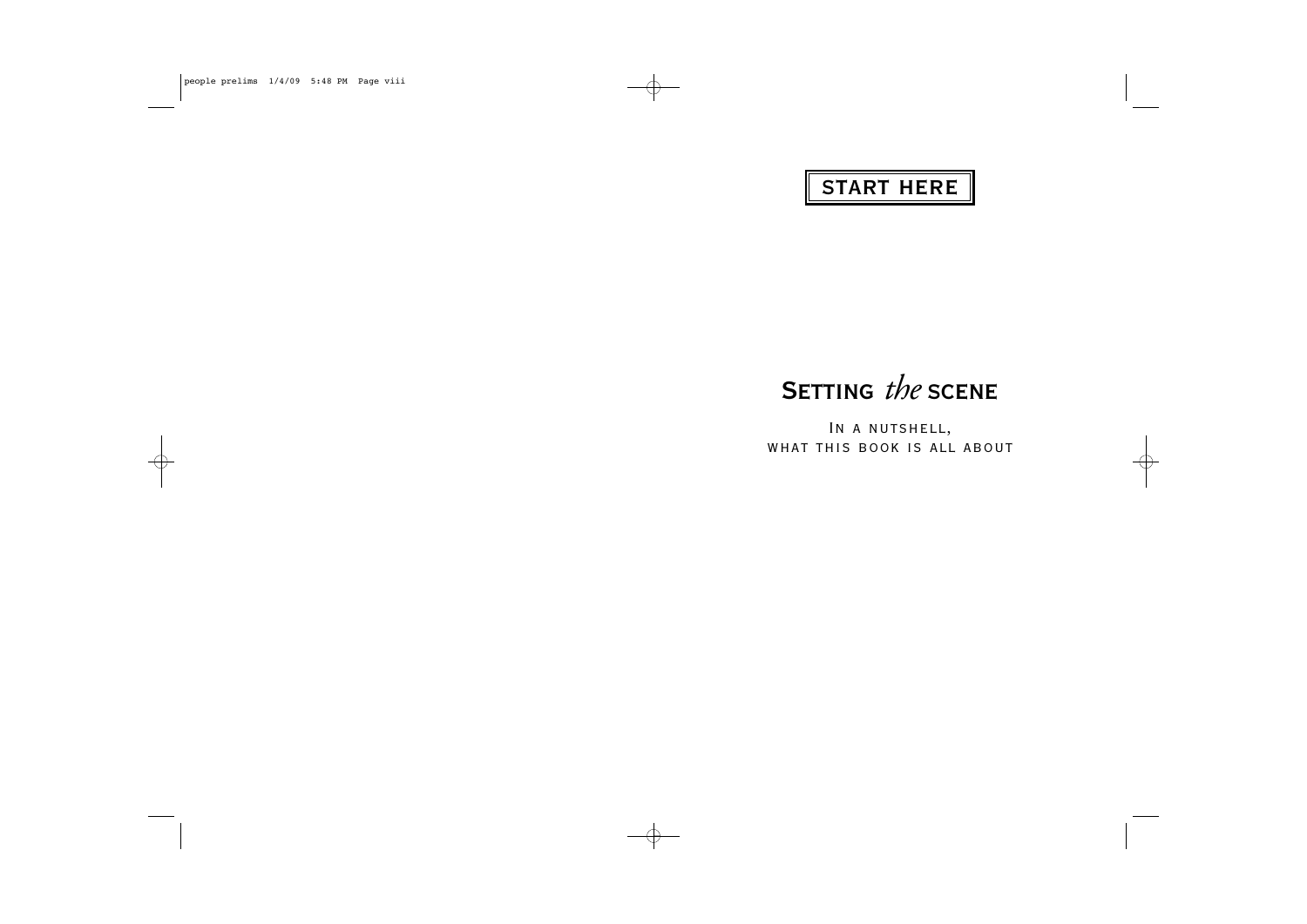EADERSHIP, MANAGEMENT, AND self-development<br>principles are taught at hundreds of colleges to thou-<br>sands of students who read millions of books. Yet companies collapse, businesses blunder, and friendships fail, while individuals and organisations are enslaved to inefficiency, inaccuracy, and instability.

Why is it that so many popular techniques have a higher propensity to fail than to succeed**?** All this, despite the groundwork set by *'*gurus**'** who urged us to: go on a quest in search of excellence; win friends and influence people; engage in serious creativity; capture moments of truth; and develop the seven habits of highly effective people.

Beyond the hype, the real issues have been too controversial to communicate, too tough to tackle, and too risky to raise because:

- *1. It is likely that motivated individuals willing to modify or change their habits would feel isolated and overwhelmed by the enormity of the tasks that lie ahead.*
- *2. It is a tendency among colleagues and opponents to thwart anything that threatens the comfort of the status quo.*
- *3. It is difficult to tackle well-entrenched and politically moulded standards of behaviour.*
- *4. It is culturally accepted to follow the path of least resistance.*
- *5. It is a mammoth task to single-handedly challenge the establishment.*
- *6. It is a fact that social and cultural forces that accommodate mediocrity bond together to obstruct, frustrate, and dismantle any opponent through conflict or combat.*

*You wouldn't believe the number of people whom you can't please when writing a book*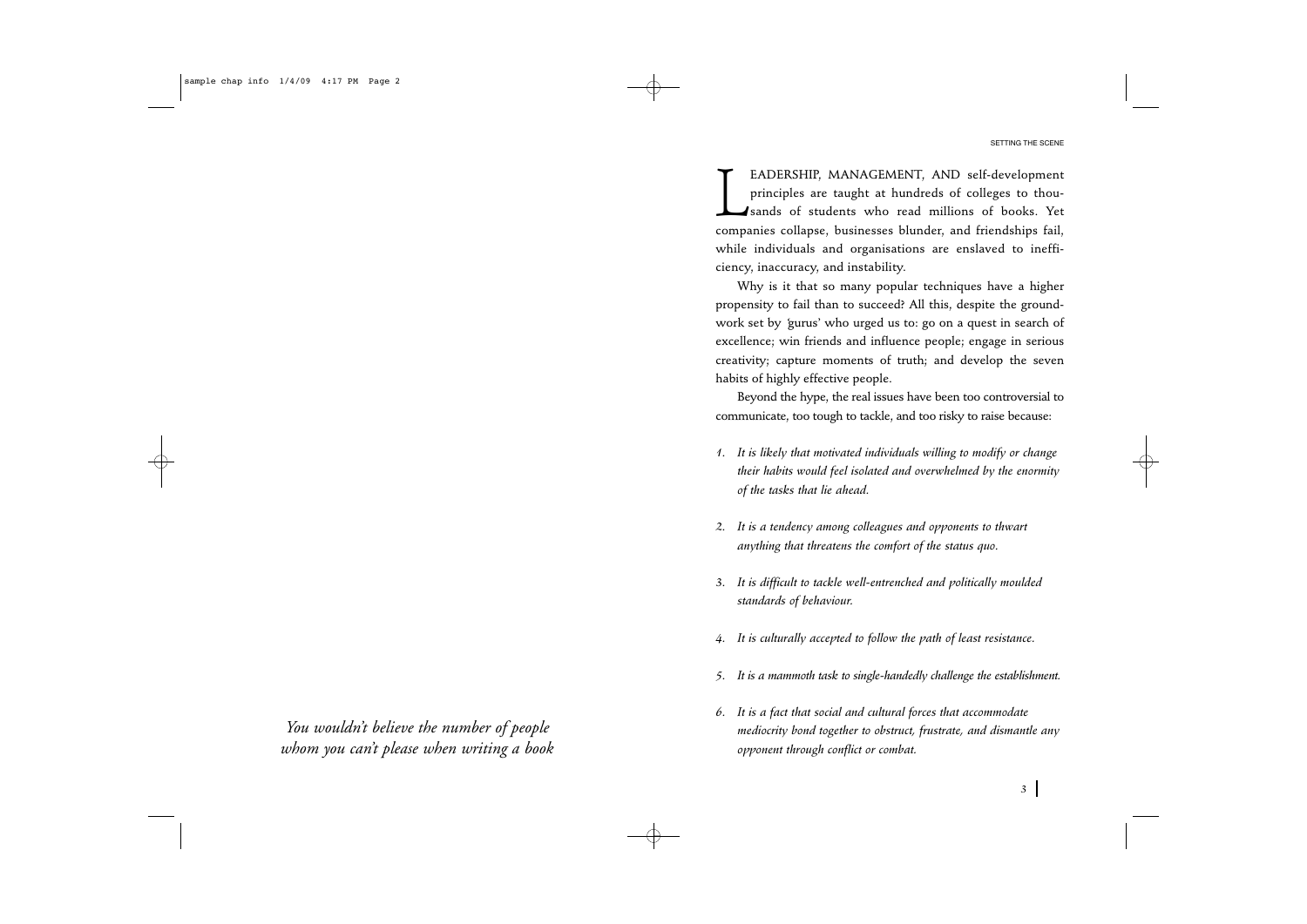Despite the efforts of commercialised gurus, it appears that individuals have not been properly guided in their pursuits. Misguided enthusiasts can be as menacing as non-believers. This results in a multitude of irritating graduates from **'**The Textbook School Of Bluffers**'**.

## Stand firm

The title, *How to Lose Friends and Infuriate People*, points to the fact that anyone who applies what is endorsed in this book is likely to do just that. It is envisaged that this book (and its supporters) will be ripped to shreds by supposed experts who among them think that they possess the collective wisdom of the universe.

Critics of this book will start to raise all manner of irrelevant and superfluous questions that will do nothing more than unequivocally prove the need for such a book. These critics are called *hindsight experts*. They are the kind of folk who would have naively: gaoled Galileo for suggesting that the world was not flat; banned Pythagoras from enlisting mathematics enthusiasts into his club; ridiculed Alexander Graham Bell for his **'**contraption**'**; and told Henry Ford that his invention would never sell, except to **'**the rich and idle**'**.

If you find truth in this book, do not let the critics intimidate you. Critics are those whose rich and condemning vocabulary largely consists of words like: never; impossible; not done; can**'**<sup>t</sup> be achieved; unreasonable; unrealistic; will never happen. They have the audacity to place limits on the future. They encourage censorship and promote the **'**banning**'** of all sorts of things. They prize legislation and love thought-control, promoting themselves as mind-guards. Furthermore, they hide behind empty meaningless words which they do not understand — like morals, social

standards, ethics, social behaviour, and political correctness. They have the gall to intimidate women, Jews, Christians, Moslems, socialists, communists, capitalists, those of differing lifestyles, and those of atypical sexual desires.

Righteousness. It is a timeless word that belongs to everyone. It is too bad it does not unite with **'**tolerance**'** and dance with **'**individuality**'** and blend with **'**acceptability**'** and stay away from **'**justice**'** — an obscure word that has legitimacy to the one who *applies* it, and no useful function to the one to whom it is *being* applied.

*Justice is an obscure word that has legitimacy to the one who applies it, and no useful function to the one to whom it is being applied*

### Majority versus minority

The *majority-rule* society has produced nothing more than heartache and intolerance. Throughout the *majority-rule* period, members of the *minority* have made an impact. For better or for worse, it is the daring few who have shaped this so-called majority-rule society.

Inventors, pioneers, radicals, and visionaries have ventured from the lonely and costly camp of **'**minority**'** only to be obstructed by majority-rule concepts that tolerate inferiority, hinder progress, harbour injustice, and pose limits within the decaying status quo.

What is sad and insulting is that the majority basks in the benefits and riches that were originally afforded by individuals who sacrificed their sanity, their freedom, and their life. When you start your journey of leadership in the modern world, you too might have to make some sacrifices.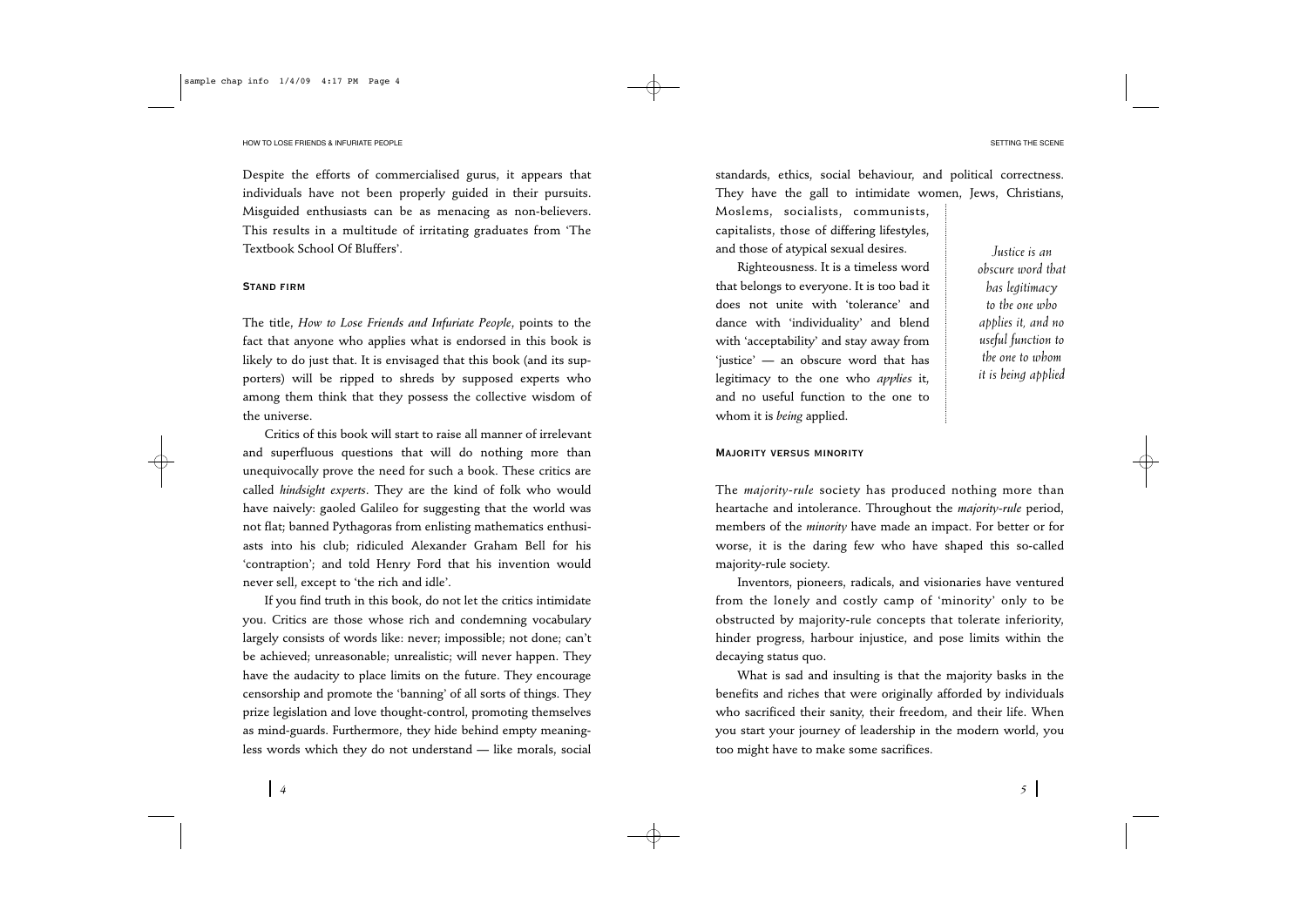### Is this book for you?

There are hundreds of books on offer, and collectively they explore every possible aspect of leadership, management, and self-development. Together they broach every conceivable topic, but they seem to lack one crucial ingredient — *truth*. Not that they endorse **'**untruth**'**, but they fail to tackle the very roots of important issues about leadership, management, and selfdevelopment in the modern world.

*How to Lose Friends and Infuriate People* is for those who can, for example, study cosmology and then do three things *simultaneously*. First, marvel at the grandeur of the universe. Second,

*If you acknowledge that nothing is ever final, that possibilities are endless, that life is never simple, that a rolling stone can gather moss, that a watched kettle does boil . . . this book is for you*

recognise the majesty of the infinitely small. And, third, doubt that we possess more than a nano-parcel of information about either subject.

This book is for those who are fed up with, and frustrated by, inefficiency, inaccuracy, inconsistency, and untruths. It is a tool for those who know that they have the potential to stretch the boundaries, have the creativity to break new ground, have the vision to shape new futures, have the determination to realise their dreams, and have the courage to break out of the social cast, even if it means that they**'**ll have to bid farewell to friends and, along

the way, infuriate the establishment.

If you acknowledge that nothing is ever final, that possibilities are endless, that life is never simple, that a rolling stone *can* gather moss, that a watched kettle *does* boil, and that those who cry last, cry the most, this book is for you.

I slam diplomacy as a waste of time. I blow the whistle on the corporate and political games. I discredit the rules that have done nothing more than nourish the lethargic, imprison new talent, and suppress freedom. I expose protocol as a brick wall that protects the insecure and keeps at bay the bold. I call on those who *are* in a position of power to lift their game. I plead for action from those who have new ideas.

### RUBBING SHOULDERS IN THE DARK

During the eight years of research, investigation, observation, and testing, not a single interviewee was aware of the making of this book. Not a single letter alluded to my authorship.

My research for this book has been authentic and comprehensive — encompassing a broad range of successful and unsuccessful artists, scientists, business managers, military leaders, political and government heads, ethical entrepreneurs, and shady ones, as well as students, the general public, and academics. Not one is named. The sound information gathered would not have been given if the subject being studied had known that the material or exchange was for a book.

Some books are written like a brochure and are full of praise for the author**'**s clients or people whom the author would *like* as clients. This is a serious book, so unfortunately, there will be no profit from bulk sales to companies mentioned and praised here because *none* are mentioned or praised.

Authors of many popular books focus more on telling us *who* they know, than *what* they know. They want us to believe that they lead celebrity lifestyles, constantly bumping into the most successful people in the world. They expect us to believe that almost every aeroplane ticket that they have ever booked happened to seat them next to the founder of **'**Hero Corporation**'**,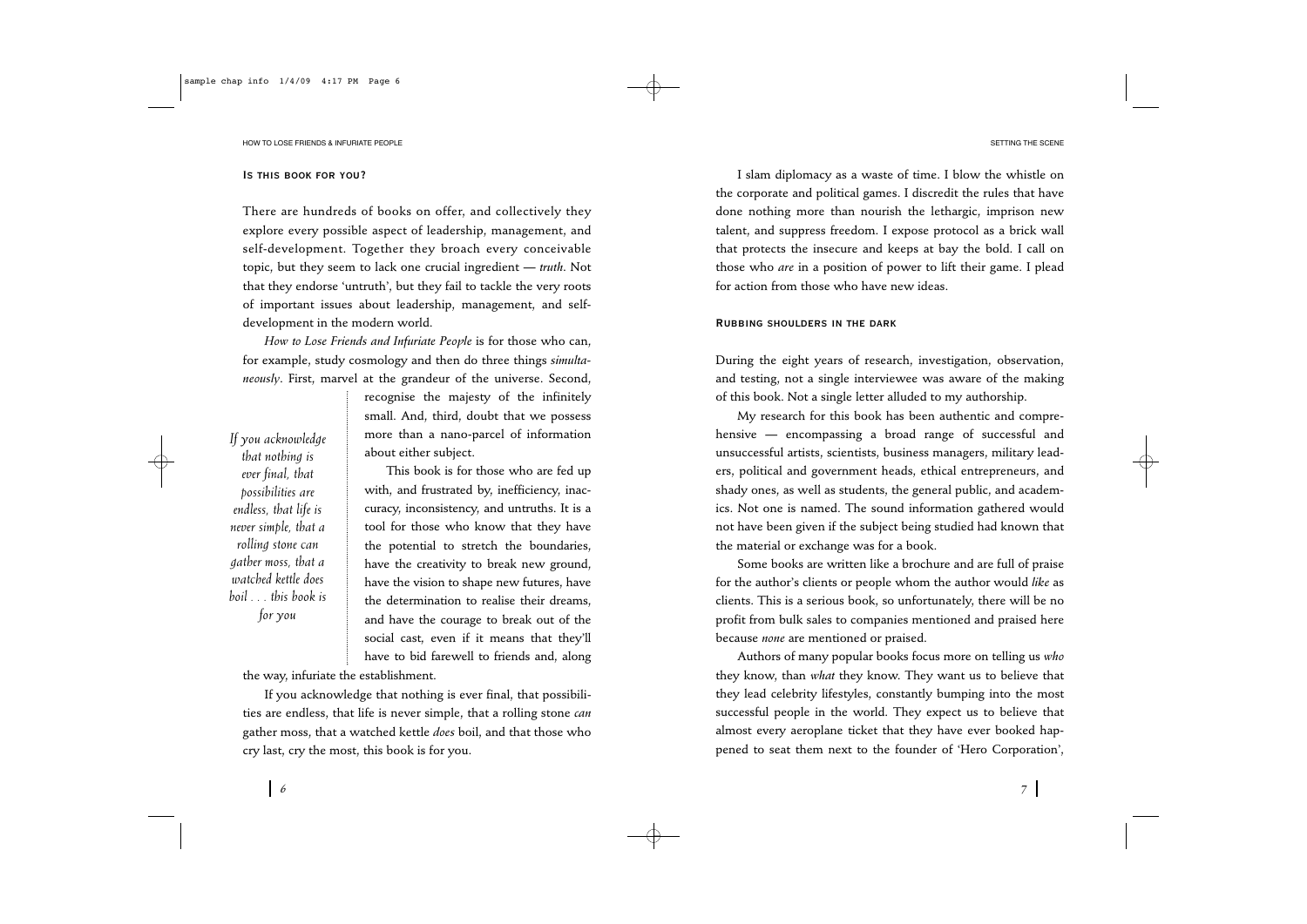and that the only blind person they have ever met went on to win a Nobel Prize.

Egotistical authors seem to bolster their own image. Their enthusiasm echoes a sense of ease rarely attained by struggling individuals.

Name-dropping and telling readers about dignitaries they met, what was said, and of the exalted circles they move in, dominate some books. ( Just for the record, I have dined with the privileged and spent time with the outcast, poor, and addicted, including the homeless and the titled. Their spirits hover over each of the chapters in this book.)

### . . . and nothing but the truth

When I joined a large corporation as a manager of one of its divisions I read several books about the company. During my first week on the job I mentioned this to my manager who laughed and said, **'**Don**'**t believe any of them.**'** I was puzzled. Could it have been that my manager, a thirty-year veteran of the company, was embarrassed about what the books revealed**?** Well, despite the fact that some of the books were speaking about the company in disastrous terms, most were sycophantic. I often wondered about his comment. Exactly two years, ten months, and fifteen days later the penny dropped. I realised what he meant, and why the contents of the books could not be believed. In due course I realised that *nothing* I read was true because the critical books could not be critical enough for fear of legal action while the sycophantic books were inaccurate because they were just sucking-up to the giant for reasons known only to each respective author.

*How to Lose Friends and Infuriate People* is not written so as to damage any company, nor to promote my friends, supporters,

or worthy clients. It is written for readers who are committed to improving their situations and their environments.

## Speaking out

As a long-time journalist, my first regular column was called **'**Controversials**'**. Since then, most of the things I have said and done have been controversial. In the mid-1990s a respected publisher approached a small number of industry leaders for what were their predictions. I was chosen by the publisher to contribute my views which, needless to say, were controversial, so much so that when the publication was released, my then boss summoned me into his office and expressed his displeasure at my speaking out. He said, **'**Jonar, no matter what you think, you must not speak out.**'** I asked him if he had agreed with what I had written. **'**Yes, you are right. I agree with you, but I would never tell anyone,**'** he said. Well, so much for courage. He made me sign an official letter of reprimand. I now look upon that letter fondly and thank him for being one of the many people who drove me to speak out even louder.

Through the years my radio segments (although ethical and discreet) have had public relations departments scurrying with all sorts of unpleasant repercussions. They were tough days (as they still are), yet I have weathered the storms.

The big question will be how I am likely to be reprimanded for writing *this* book. I know that the more resistance I receive, the more that would prove that I have hit a nerve. Still, I will brace myself once more because I am not looking forward to the wrath of political, corporate, and academic establishments that might feel threatened by this book.

Although I could have included many more chapters in this book, the existing collection sets down a foundation. In due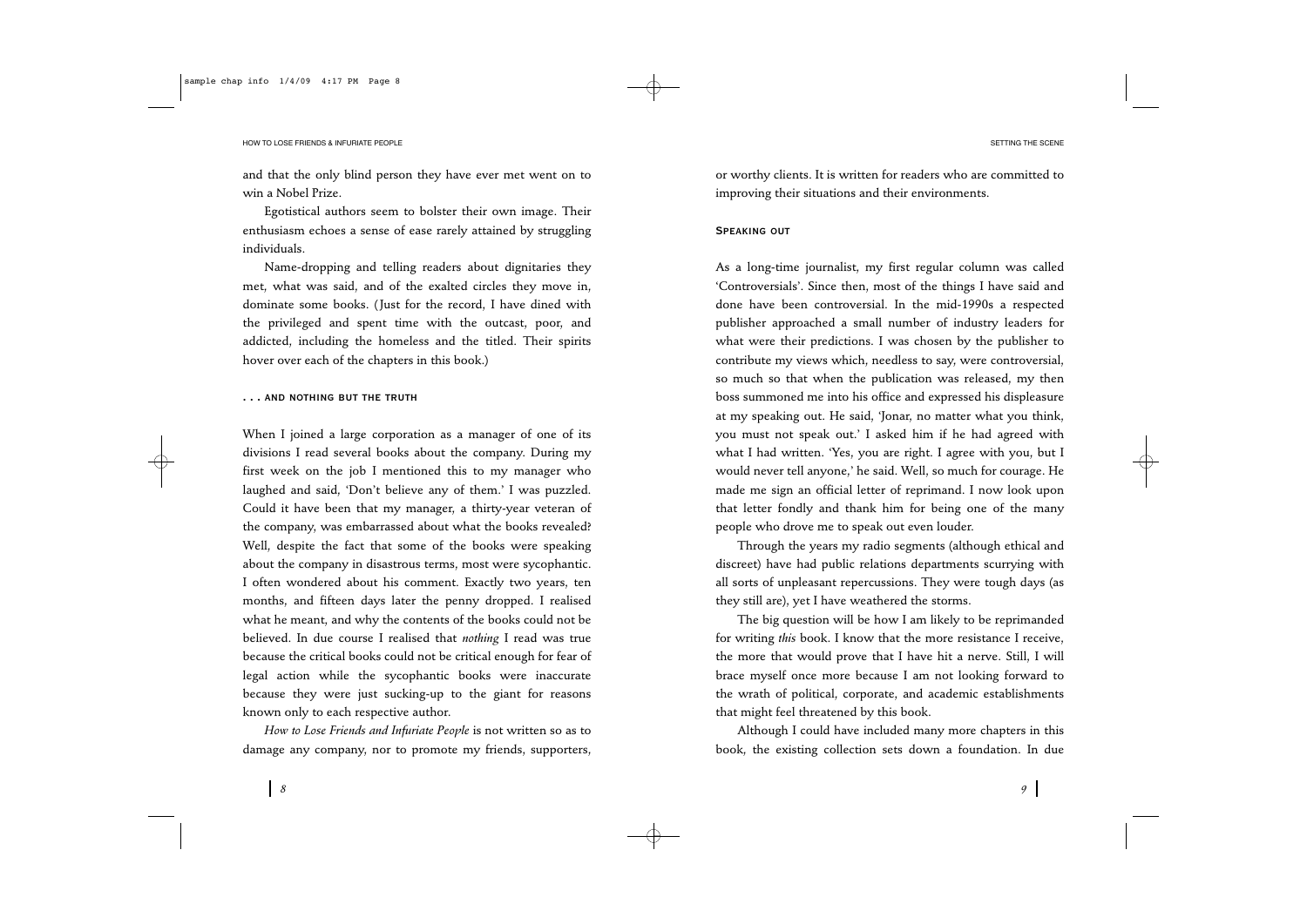HOW TO LOSE FRIENDS & INFURIATE PEOPLE

part ourse, I will write more books about leadership, management, and personal achievement. I will also write about a wider range of subjects, so that more readers can lose more friends and infuriate more people.

# Developing *your* skills

HAVE THE COURAGE TO LIVE AS IF *you* OWN YOUR LIFE

P.S. You are encouraged to review the Table of Contents and read the chapters that you find of immediate relevance or interest.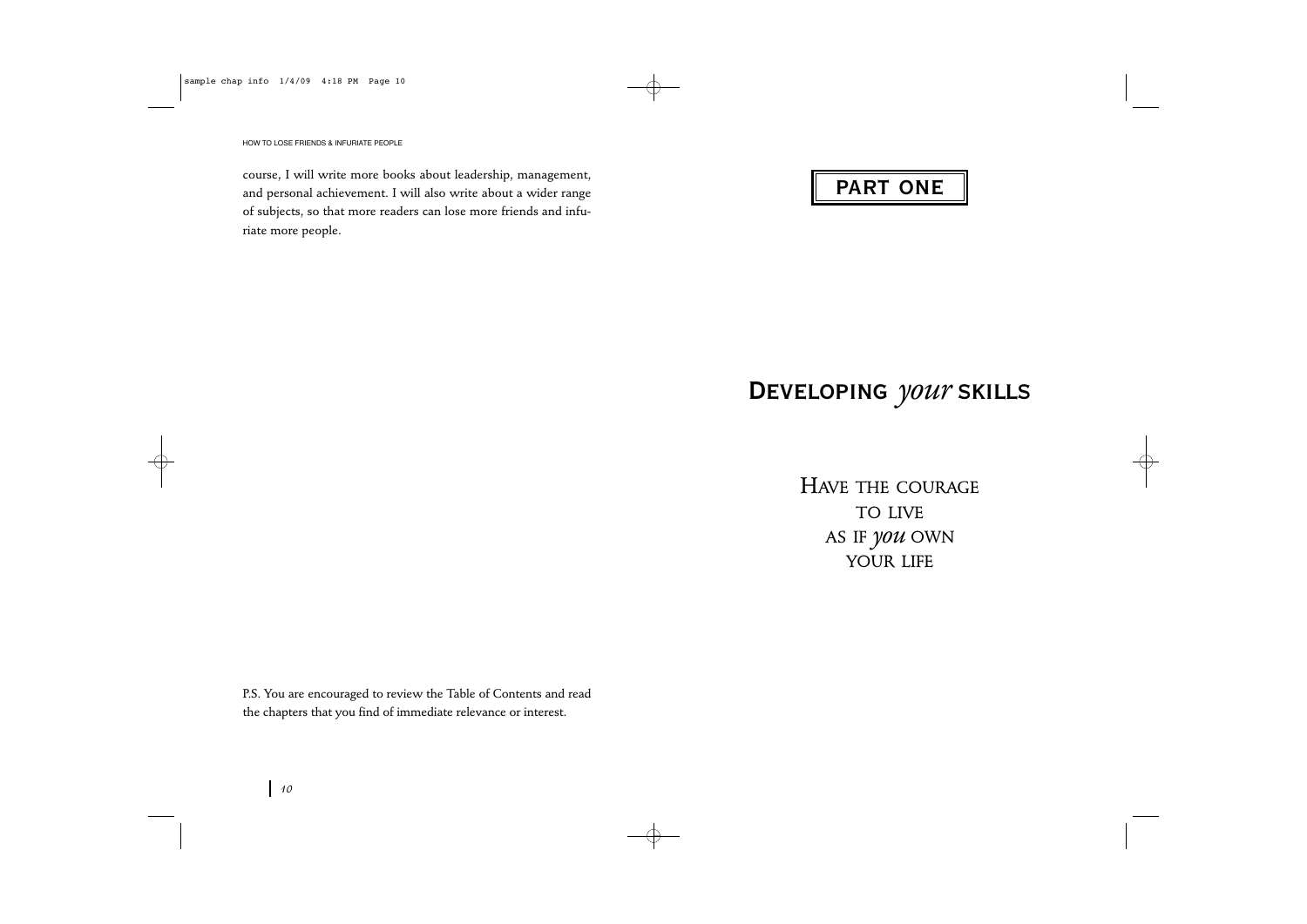**CHAPTER 1** 

# What can *you* see from THE BALCONY OF LIFE?

Time is running out

*The most annoying thing about hindsight is that for some of us, it was foresight, but no-one would listen*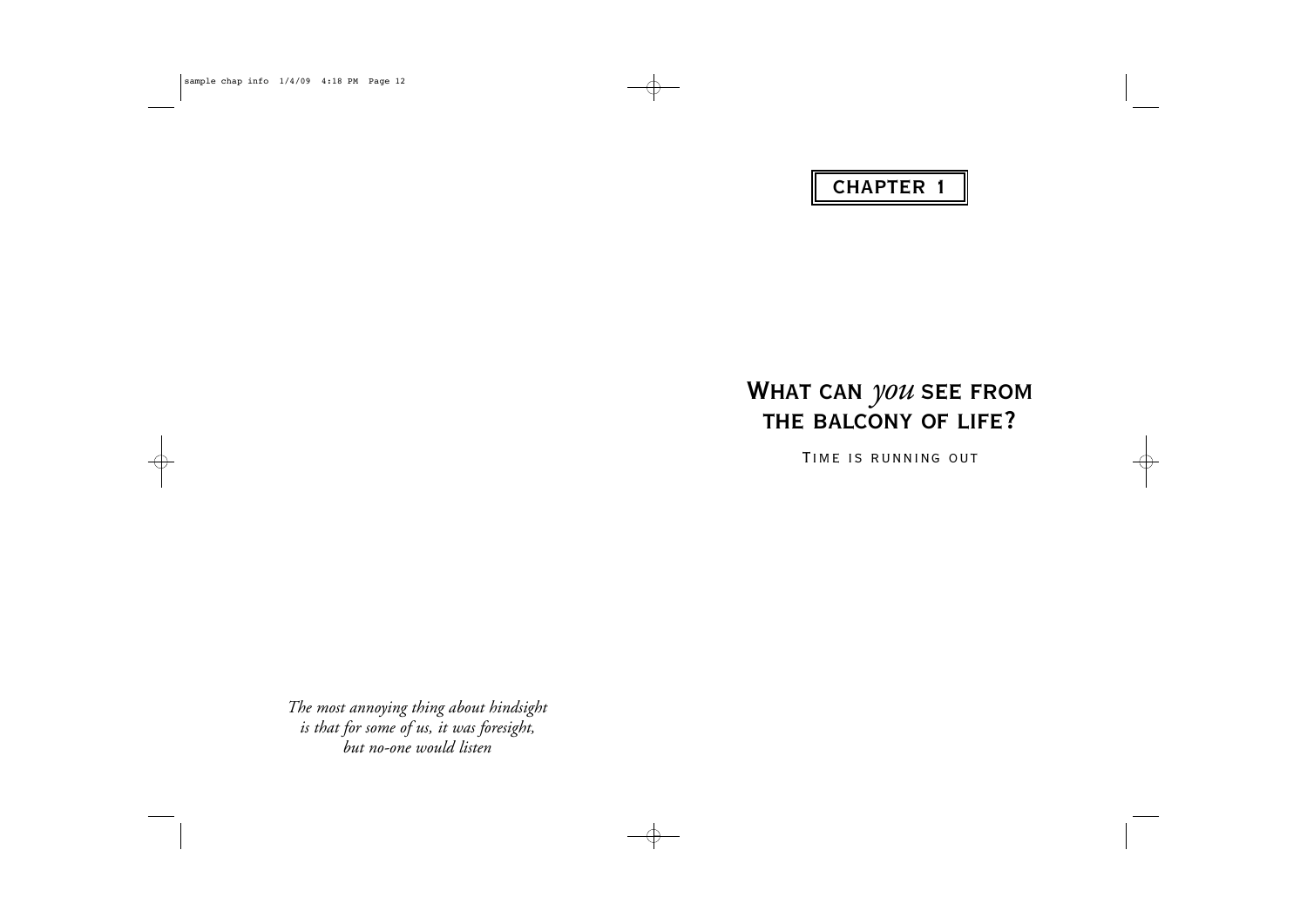MAGINE, WAY UP IN THE sky, a balcony that resembles a viewing platform where you and others stand looking down on Earth. You are but a spirit. From the balcony you can see the marvellous and wondrous things on Earth — spectacular surf, exotic fruit, delicious vegetables, tantalising ice-cream, mouth-watering pasta, remarkable flowers, awesome gardens, stunning animals, breathtaking mountains, splendid rivers, people in love, exquisite fashion, fast cars, exhilarating snow skiing, and romantic sunsets.

The one in charge, Spirit-Superior, approaches you with a clipboard in hand and says that the next tour to Earth is about to depart. The problem is, only 10 percent of those on the balcony can be granted permission to go to Earth for a period not exceeding eighty years. Would you put your hand up**?** Would

*Who is stealing your chance to walk barefoot in the sand?*

you ask to be considered**?** Are you enthusiastic enough**?** Do you really want to wear a human body and experience the beauty of life on that planet below**?**

According to Spirit-Superior, all candidates promise to make the most of their time on Earth. They are eager to start their journey. They cannot wait to take their first swim, to enjoy a juicy orange, to bite into a scrumptious

cake, to walk in the park, and to make love with a beautiful companion in symphony with the cool breeze. You push to the front of the queue and plead, **'**Please pick *me.* I promise to make the most of life on Earth.**'**

Well, here you are *on* Earth. Not long to go before you have to return to the balcony. Not long when you compare eighty-odd years to eternity. What are you doing about it**?** Did you bite into a delicious apple today**?** Did you take a swim**?** Did your heart skip a beat as the stars came out to bid the sunset a fond farewell**?**

*You should not neglect yourself to such a degree that your body is left with no choice but to reprimand you*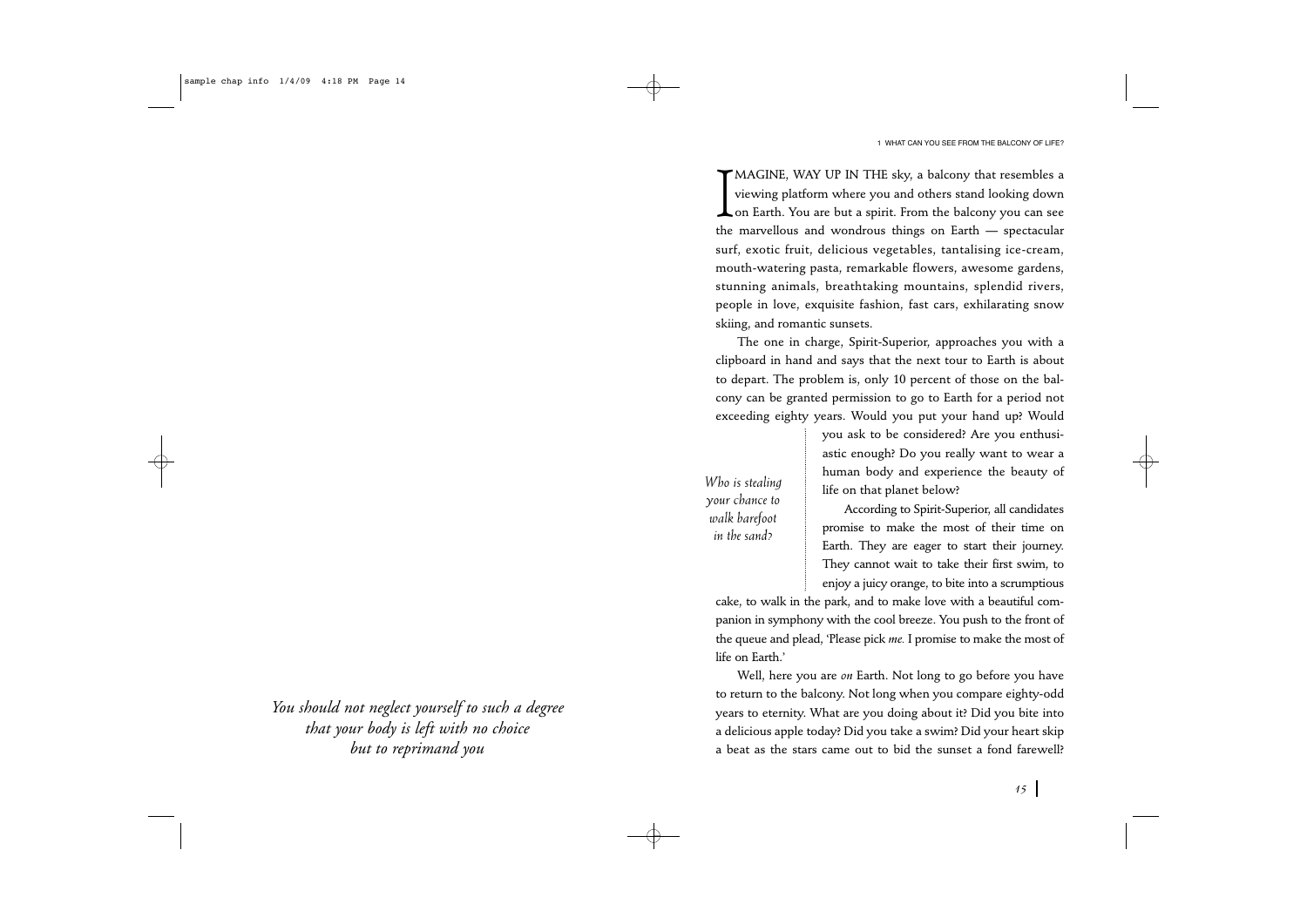Or did you waste the day and insult Spirit-Superior by allowing anger, that elusive intangible, to take hold of your body and spoil your moment**?** You are not guaranteed the full eighty years. Only **'**now**'** is your guarantee. Tomorrow is not in the contract. You have no way of knowing when your tour will be terminated.

Every night, as you put your head to sleep, Spirit-Superior visits you and asks, **'**Would you like to go back from whence you came — back to the balcony of life where you will never again have the opportunity to come back to Earth**?** Or would you like one more day to give it another go**?'** What would you say**?** Most people say, **'**Oh please, give me one more day. Tomorrow I will live. Today I messed up, but tomorrow I will go to the beach and grab an ice-cream, and feed the birds, and make my friends laugh.**'**

Doubtless, some do choose to terminate their stay. They cannot see what all the fuss is about. They want life no more. So, Spirit-Superior grants their wish and takes them back to the balcony. Tragically, others tamper with the process and take their own life when they can no longer believe that tomorrow will bring relief. Some of my dear friends have decided to leave

*Yesterday is gone, tomorrow is not yours, and today is already packed with drama*

me behind by terminating their contracts.

One young man of nineteen asked his mother for some money. As loving mothers do, she obliged and asked no questions. He bought a rifle, went back home, and did the deed. He used to love life, but a door shut in his face. He was convinced that the door would never re-open. Faced with that prospect, he bowed out.

Where are you at in life**?** Are you battling with time thieves**?** Are you being robbed of *your* moment**?** Who is stealing your chance to walk barefoot in the sand**?**

### Flight 101 never returns

In the airline business, everyone knows that once an aircraft departs, any empty seats on that flight cannot be filled again. The opportunity to recoup that lost fare has gone. This is why many airline companies overbook their flights. They do not mind inconveniencing their travellers, so long as they can be sure to pack the aircraft.

For undersubscribed flights, and since the advent of the networked world, airlines are trying to sell the last remaining seats via Internet auctions, hoping to fill every seat, even if at cost. It is better to cover costs than to fly with an empty seat, because empty seats cost money.

Your life can be likened to this challenge. Every day that you

*Do you divide your day into work, rest, and play? Is work something you do out of obligation? Is rest something you do because you are exhausted? Is play something you do to forget about work? This is not a pleasant cycle.*

allow to slip through your hands is irretrievable. You cannot decide to return to yesterday or **'**turn back time**'** to mend the broken dreams. You cannot return to last Monday. So, yesterday is gone, tomorrow is not yours, and today is already packed with drama. Is this what you planned when you were standing on the balcony of life**?** If not, stand up and do something about it.

You know what needs to be done. You do not need **'**motivational**'** speakers to pep you up. This is *your* life.

No-one is authorised to upset you. This is *your* turn. No matter how generous you might be, you cannot pass it on to someone else. If you choose to skip a turn, you will not be doing anyone a favour. The one thing you will be doing is ringing the alarm bells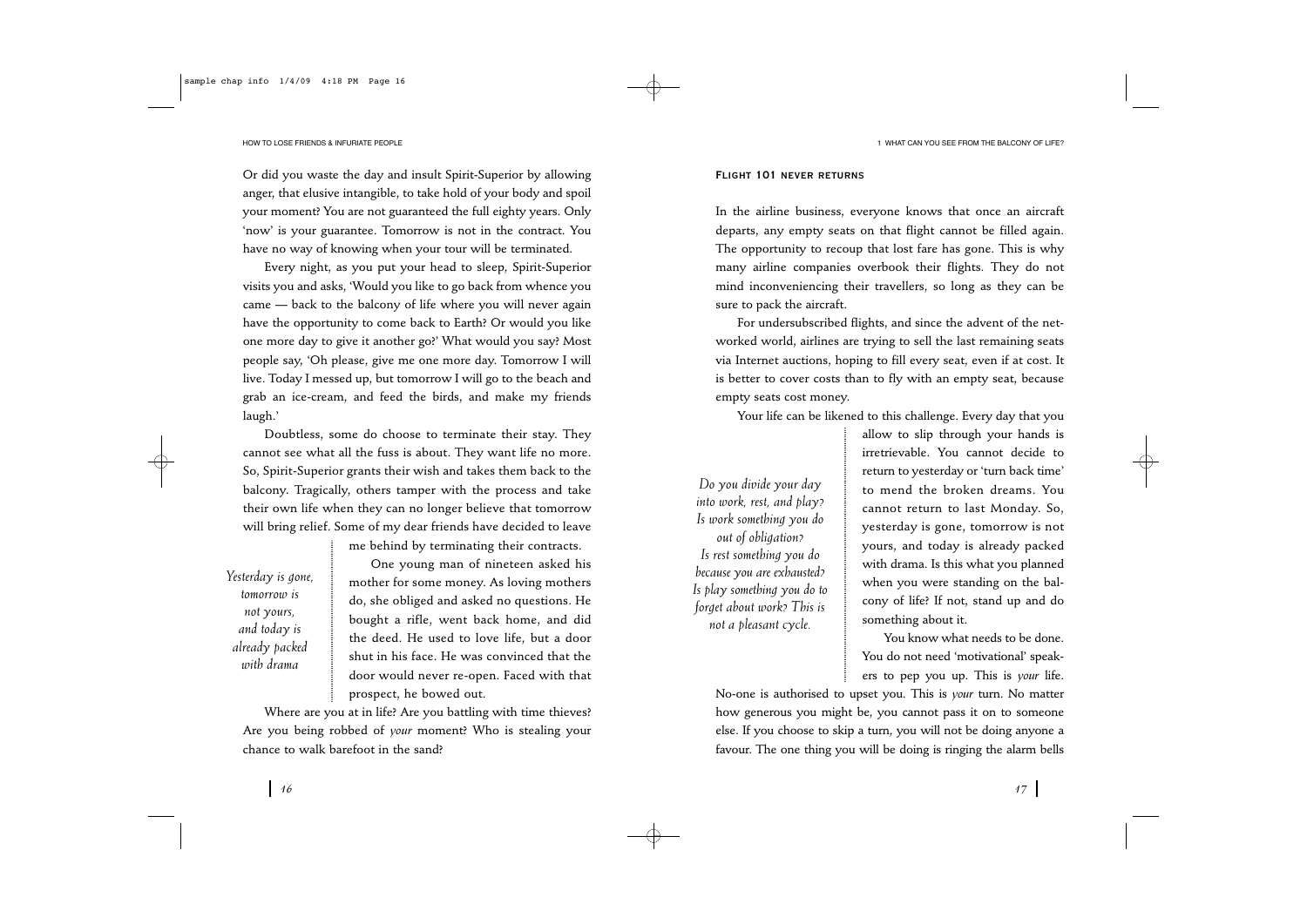in the control room, and Spirit-Superior will have to take a closer look at your files. (For more about motivation, see Chapter 3, **'**The secret destroyer**'**.)

# Every minute of every day

Have you considered that the Olympic Games would not have progressed if it were not for technologists**'** ability to slice time into tiny bits we call a second, a tenth of a second, <sup>a</sup> hundredth of a second, and so on**?**

Electricity and the entire power grid, including street lighting and traffic controls, rely on disciplined and regimented pulses that must beat to time. The loss of one beat could stop a city. Traffic would grind to a halt, and the city could very well become grid-locked, meaning that no-one could move because no-one can move.

Computers operate to time. Not only for calendar and datestamping purposes, but for internal microchip operation. One tiny beat out of rhythm and the computer fails.

Time, at its smallest, is precious. Even the big chunks we call day and night are great punctuation marks that herald a new week, a new month, a new season.

How well do we manage time**?** As a society, we manage it well. Things tend to work more often than not.

How well do *you* manage time**?** Do you divide your day into work, rest, and play**?** Is *work* something you do out of obligation**?** Is *rest* something you do because you are exhausted**?** Is *play* something you do to forget about work**?** This is not a pleasant cycle.

Life is life. To allow manipulating hounds to steal your life at the office through bureaucratic and politically poisoned meetings is theft of the highest order. Life is now, not after work. Life is

shopping, not when you get home. Life is every minute of every day. So, how well are you managing your life**?** How well are you managing your time**?**

Time management is not about a list of things in order of priority that must be completed by a deadline. (How apt that we call it a deadline.) Time management is about life management. The issue is not what you do, but where your soul is at.

Do you put your pleasures on hold when you clean the house**?** Do you accept misery and boredom as unavoidable traits of your work domain**?** Do you accept domestic unrest as your lot in life**?**

# Ups and downs

Life management is not about a delirious state of affairs. You own your life, so only *you* can live your life. Take charge of it. This does not mean that you must seek to be happy at all times. This is impossible. Not because it is too difficult in this day and age, but because *happiness* can only mean something to you after you have experienced *sadness*. From a young age we are taught

*Time represents seconds. The seconds measure the division between the sun and the moon and these, in turn, ultimately measure the distance between life and death.*

that if one achieves happiness, one has achieved something worthwhile. However, although sadness, pain, and sorrow are not mentioned, or are undervalued or avoided, they are *vital* for the attainment of more happiness.

After one of my presentations, a young man approached me to thank me. He had the brightest disposition. He told me that although his colleagues

were looking to build their careers in medicine, business, and the like, he just wanted to be **'**happy**'**, so it did not matter to him what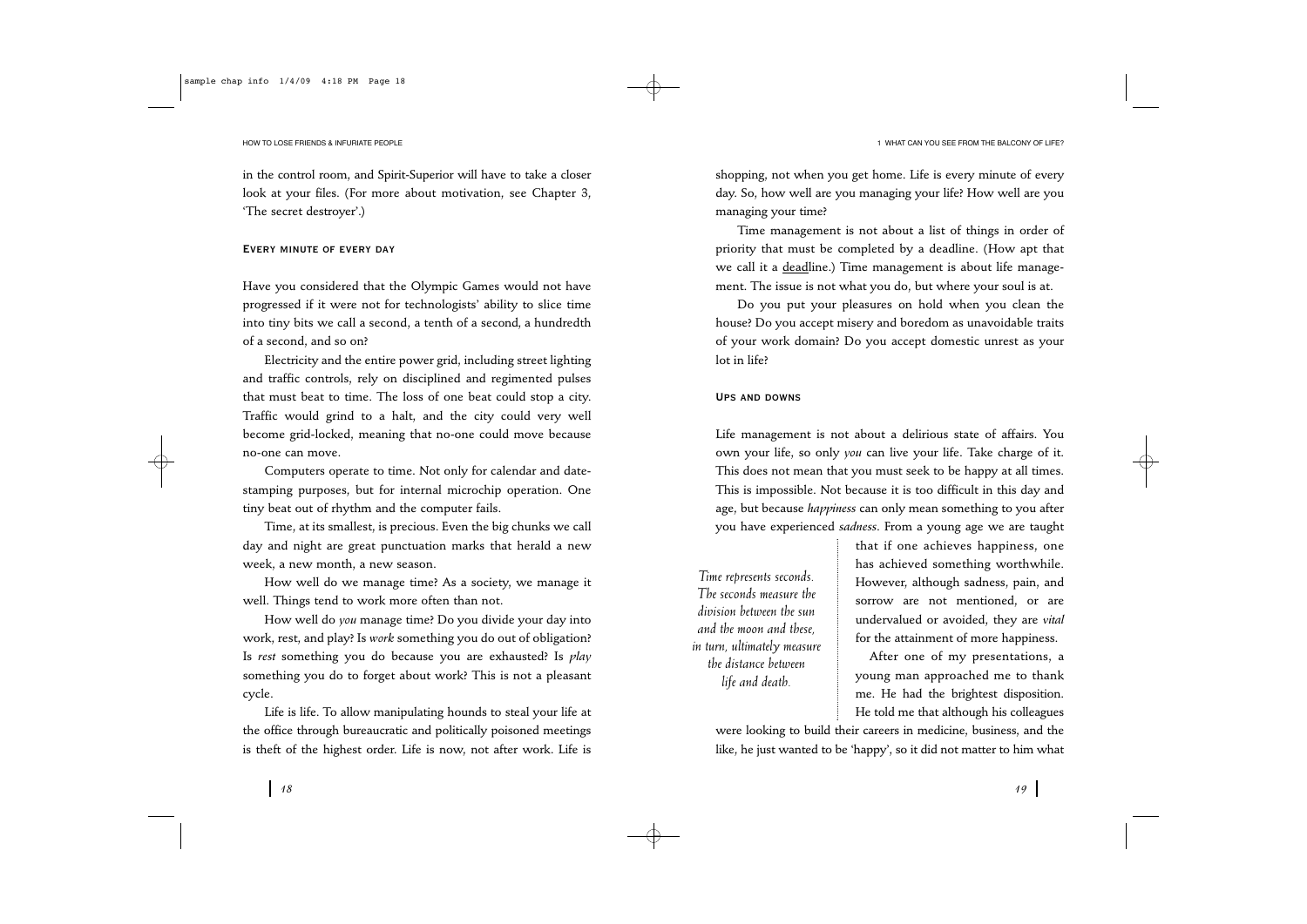profession he chose. He looked happy, but I knew that he did not know what he was saying. **'**How happy do you want to be**?'** I asked. **'**Very happy,**'** he replied. We sat for a while as I explained to him that if he wished to attain ten lots of happiness, he would have to endure ten lots of sadness. He finally grasped the concept and became scared. He specifically does not want to be *unhappy*. So he froze. I felt sorry for him, but such is life. Eventually he began to understand and assured me that he would brace himself. He valued happiness because he had experienced much sadness. However, he was unaware that more happiness could only be appreciated in the wake of more sadness. Even then, the process is not automatic, and much building is required. The trick is to use the sadness to build for yourself tools that can help you to get back on your feet again. You need to be ready to attain additional wisdom, to build shields that protect you, to enhance your attitude to cope with the situation. This is important because sadness

knocks you down, and it is much easier to stay down than to lift yourself against the inertia.

Life management is not about being happy through ignoring society, or shedding one**'**s responsibilities, or resigning from corporate life to take up subsistence farming, or filing for divorce. These things in themselves do not make you happy. They might be important steps that you choose to take, but on their own, they do not lead to happiness. Life management is about being *well adjusted*. This means taking the good and

the bad, and being able to stand against the wind of disappointment. It is the realisation that solutions do not come from escaping. Running away from unhappiness does not build

*We are taught to be eternally tolerant, yet intolerance is just as important when you can use it to protect your life against time thieves*

happiness. A well-adjusted person responds well to what life dishes out, and builds new shields. In responding well to what life dishes out to you, be sure to arrest those who steal time the essence of life.

Time is not really the important element. It is what time represents that matters. Time represents seconds. The seconds measure the division between the sun and the moon and these, in turn, ultimately measure the distance between life and death.

## Live by halves

Although life is not so easy to measure, time *can* be measured. Assess your time and how you expend it. Do you really need to watch so much television**?** Is it important that you spend so many hours surfing the Internet**?** How about halving all of the things that do not add value to your life**?**

If you watch twenty hours of television per week, why not cut it back to ten**?** If the loss of your precious ring causes you to become angry for two days, try to get over it in one day. If the loss of your pet causes you to cry for six weeks, try to overcome your grief within three weeks.

By halving the things that you know are unproductive or soul-destroying, you are starting to manage your time. Continue to live by halves until you can take better control of the impact of your environment upon you. This does not mean that you ought not to spend your time any way you like. In fact, that is the point of the exercise. By ridding yourself of time-consuming life-wasters, you will have the time to do the things you really *want* to do, not the things that *force* themselves upon you, or command your attention without your permission, or that you do out of habit.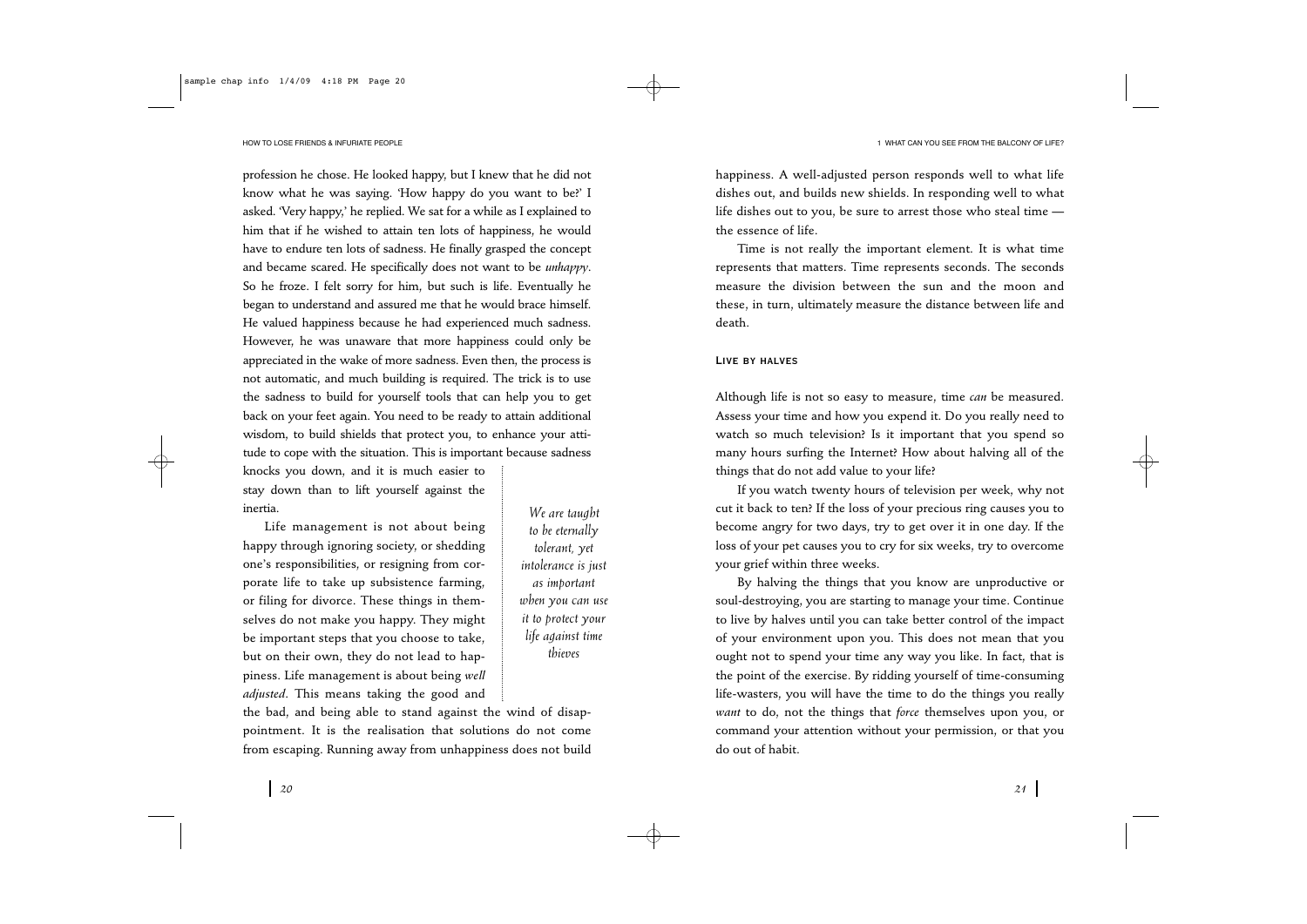Some habits cannot be halved. They can only be amputated. The diseases of gambling, alcoholism, drug abuse, and the like, need to be obliterated without negotiation. Only the lifeowner can choose to do that. If people**'**s enjoyment of such things is greater than the value they place on their life, they are not ready to do anything about their addictions. In those cases, it is better that they do not try because the emotions and turmoil adversely affect the life of those around them as well.

In truth, time-wasters are life-wasters. Anyone who wastes your time is wasting your life. Do not stand for it. Typical timewasters include: the way in which a meeting is managed; people**'**s inability to stick to their word; not meeting deadlines; and being tolerant of people.

### Tolerance versus intolerance

If you consider tolerance a virtue, beware you do not fall victim to virtues. Patience, tolerance, and empathy are all noble, important qualities in life. However, you need to learn how to set your boundaries. Supposing that you agree to meet a friend but that person does not turn up at the agreed time. How long are you prepared to wait**?** Ten minutes**?** One hour**?** Seven hours**?** Most people would not consider waiting seven hours. Well, why is ten minutes acceptable**?** Why not five**?** If you think that five minutes is a little harsh, then pray tell, would you leave at precisely ten minutes, or would you give your friend just a couple of minutes more**?**

The point to time management in such cases is to reduce the guesswork. You and your friend ought to have made an agreement that says if one of you is late by more than ten minutes the meeting will be cancelled. This has nothing to do with being nasty. It is all about setting expectations and understanding the boundaries.

Meetings at work should start on time. Do you start on time, or do you wait for the stragglers**?** I live a fair distance from the main city, so when people invite me to an early morning meeting in the city, I need to be up at 5:00 am to get ready and leave home before 6:00 am so that I can get there at 7:00 am. I need to do this even if the meeting is scheduled to start at 9:00 am because if I were to leave home at 8:00 am, I would not get through the unbearable traffic until 10:00 am. This is a tricky juggling act. So I arrive early, wait two hours until 9:00 am, and have to put up with life-wasters who say, **'**Oh, let**'**s wait a few minutes for those who might be caught in traffic.**'** Then they say, **'**Oh look, it**'**s 9:30, why don**'**t we have an early morning coffee break while we**'**re waiting**?'** By 10:00 am, when the meeting starts, I would have been up for five hours!

At first, I give some people the benefit of the doubt, but I later become nonchalant, or do not arrive on time, or choose not to go. When will people learn that adults are just like children**?** If a child gets the chocolate after ranting and raving, that child is being conditioned. If chairpeople wait for latecomers, I would rather a few extra hours in bed, and they can wait for *me*.

Needless to say that most meetings are life-wasting rituals, devoid of content, lacking direction, and ultimately useless. The same is so for any meeting where the guest speaker reads a speech at me. If I have to get up early, iron my clothes, shave, shower, endure the heavy traffic, pay for petrol and parking, only to have some slow, uninteresting presenter read at me, I would prefer the speech be sent to me via fax or e-mail so that I can read it in the bath when I awake at a godly hour.

We are taught to be eternally tolerant, yet *intolerance* is just as important when you can use it to protect your life against time thieves.